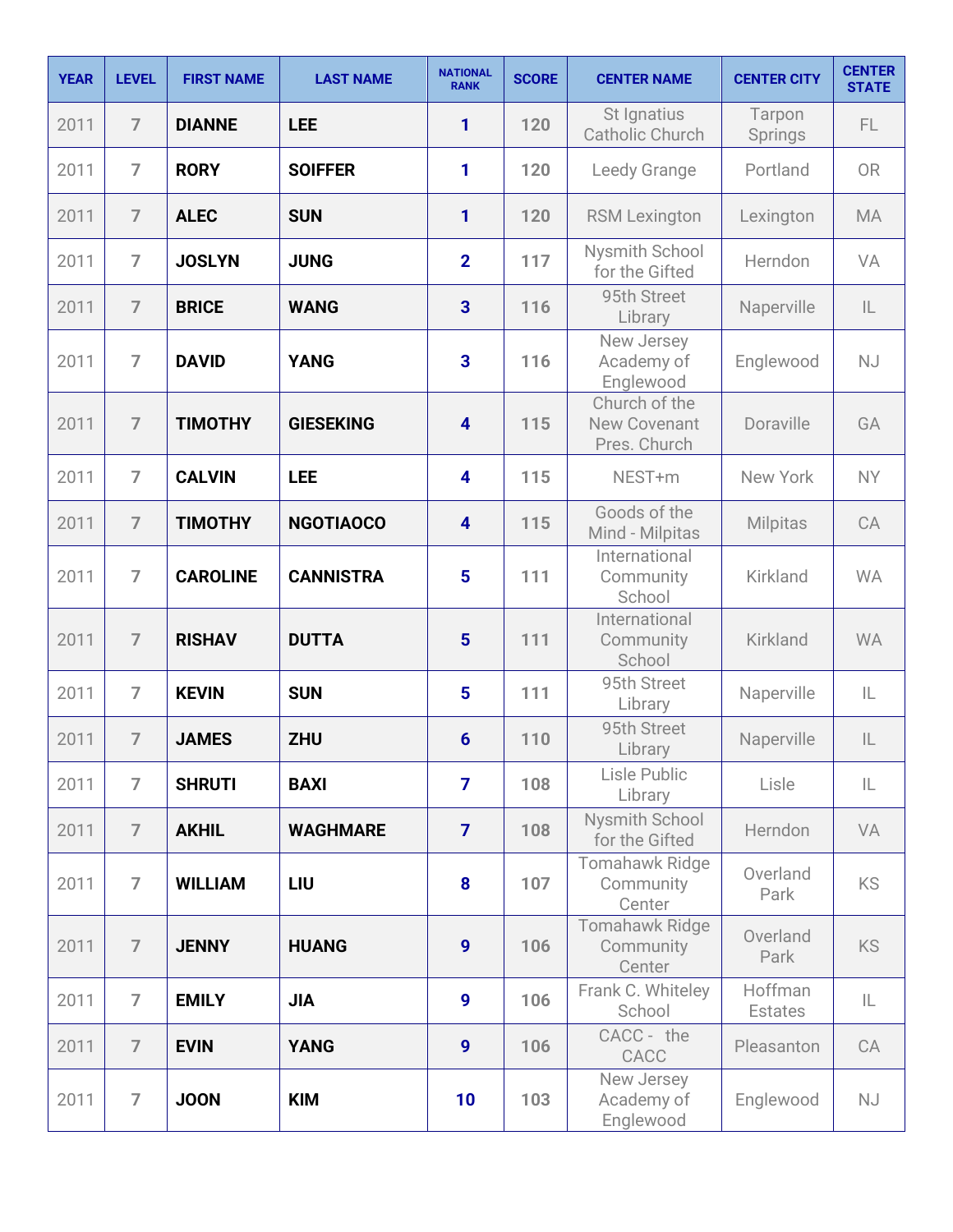| 2011 | $\overline{7}$ | <b>BEN</b>      | <b>FOSTER</b>      | 11 | 102 | Pittsburgh Colfax<br>$K-8$                                | Pittsburgh         | PA        |
|------|----------------|-----------------|--------------------|----|-----|-----------------------------------------------------------|--------------------|-----------|
| 2011 | $\overline{7}$ | <b>JAMES</b>    | <b>GRANT</b>       | 11 | 102 | Kilby School                                              | Florence           | AL        |
| 2011 | $\overline{7}$ | <b>JEFFREY</b>  | <b>KIM</b>         | 11 | 102 | Guam<br>Community<br>College                              | Mangilao           | GU        |
| 2011 | $\overline{7}$ | <b>DISHA</b>    | <b>DASGUPTA</b>    | 12 | 101 | University of<br>Kansas                                   | Lawrence           | KS        |
| 2011 | $\overline{7}$ | <b>AKIVA</b>    | <b>GORDON</b>      | 12 | 101 | <b>Bostons Jewish</b><br><b>Community Day</b><br>School   | Watertown          | <b>MA</b> |
| 2011 | $\overline{7}$ | <b>SPERO</b>    | <b>CALAMAS</b>     | 13 | 100 | <b>Stony Brook</b><br>University, Dept.<br>of Mathematics | <b>Stony Brook</b> | <b>NY</b> |
| 2011 | $\overline{7}$ | <b>YUMA</b>     | <b>YOSHIDA</b>     | 13 | 100 | Pittsburgh Colfax<br>$K-8$                                | Pittsburgh         | PA        |
| 2011 | $\overline{7}$ | <b>BHARATH</b>  | <b>JALADI</b>      | 14 | 99  | SchoolPlus and<br><b>Princeton Public</b><br>Library      | Princeton          | <b>NJ</b> |
| 2011 | $\overline{7}$ | <b>NITHIN</b>   | <b>KANNAN</b>      | 14 | 99  | AZ Scottsdale/<br><b>Unity Math</b>                       | Phoenix            | AZ        |
| 2011 | $\overline{7}$ | <b>LOUIS</b>    | <b>LEE</b>         | 15 | 98  | <b>Wilshire Academy</b>                                   | Los Angeles        | CA        |
| 2011 | $\overline{7}$ | <b>ALAN</b>     | <b>REN</b>         | 15 | 98  | Lisle Public<br>Library                                   | Lisle              | IL        |
| 2011 | $\overline{7}$ | <b>SONYA</b>    | <b>TKACHMAN</b>    | 15 | 98  | Copernicus<br>School                                      | Houston            | TX        |
| 2011 | $\overline{7}$ | <b>VIBHA</b>    | <b>AGARWAL</b>     | 16 | 97  | <b>Tomahawk Ridge</b><br>Community<br>Center              | Overland<br>Park   | <b>KS</b> |
| 2011 | $\overline{7}$ | <b>WILL</b>     | <b>BRABSTON</b>    | 16 | 97  | <b>Tomahawk Ridge</b><br>Community<br>Center              | Overland<br>Park   | KS        |
| 2011 | $\overline{7}$ | <b>SHRAVAN</b>  | <b>RAVISHANKAR</b> | 16 | 97  | University of<br>Louisville, Shelby<br>Campus             | Louisville         | KY        |
| 2011 | $\overline{7}$ | <b>MAYA</b>     | <b>VARMA</b>       | 16 | 97  | Goods of the<br>Mind and<br><b>lvyClimbing</b>            | Sunnyvale          | CA        |
| 2011 | $\overline{7}$ | <b>RITHVIK</b>  | <b>BHARATH</b>     | 17 | 96  | <b>Prime Factor</b><br>Math / Northwest<br>Academy        | Kirkland           | <b>WA</b> |
| 2011 | $\overline{7}$ | <b>PATRICIA</b> | LU                 | 17 | 96  | University of<br>Kansas                                   | Lawrence           | <b>KS</b> |
| 2011 | $\overline{7}$ | <b>MAYUKHA</b>  | <b>VADARI</b>      | 17 | 96  | <b>Prime Factor</b><br>Math / Northwest<br>Academy        | Kirkland           | <b>WA</b> |
| 2011 | $\overline{7}$ | <b>RAJAT</b>    | <b>CHOUHAN</b>     | 18 | 95  | Church of the<br>New Covenant<br>Pres. Church             | Doraville          | GA        |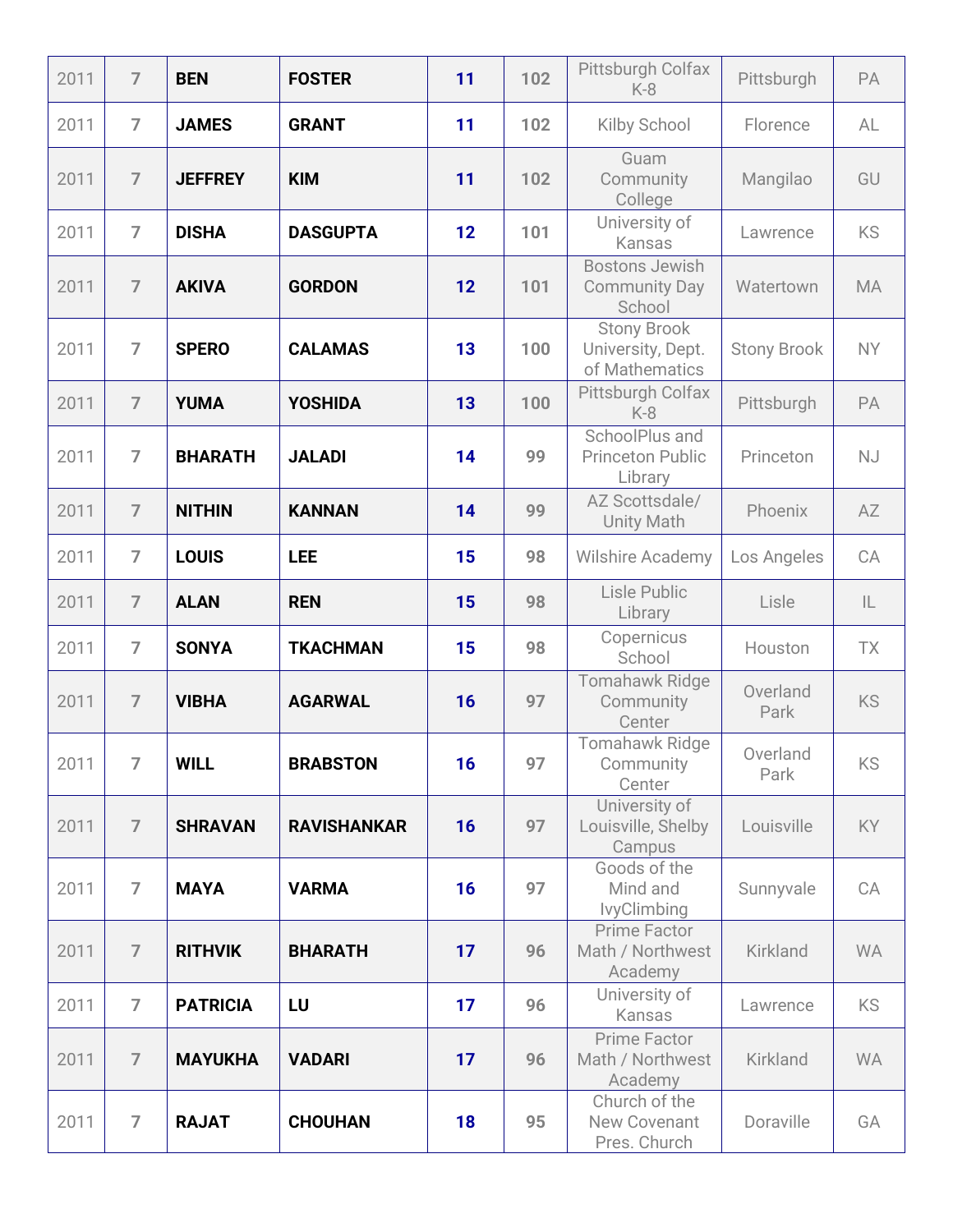| 2011 | $\overline{7}$ | <b>SIDHARTH</b>  | <b>KULKARNI</b>                  | 18                      | 95  | San Tan Learning<br>Center                                        | Gilbert           | AZ            |
|------|----------------|------------------|----------------------------------|-------------------------|-----|-------------------------------------------------------------------|-------------------|---------------|
| 2011 | $\overline{7}$ | <b>ADITYA</b>    | <b>MURALI</b>                    | 18                      | 95  | <b>Prime Factor</b><br>Math / Northwest<br>Academy                | Kirkland          | <b>WA</b>     |
| 2011 | $\overline{7}$ | <b>UDIT</b>      | <b>RANASARIA</b>                 | 18                      | 95  | <b>Prime Factor</b><br>Math / Northwest<br>Academy                | Kirkland          | <b>WA</b>     |
| 2011 | $\overline{7}$ | <b>SHRISTI</b>   | <b>VARSHNEY</b>                  | 18                      | 95  | <b>MetroWest</b><br>School of<br><b>Mathematics</b>               | Framingha<br>m    | <b>MA</b>     |
| 2011 | $\overline{7}$ | <b>JYOTSNA</b>   | <b>BITRA</b>                     | 19                      | 93  | MAHOMET-<br><b>SEYMOUR</b><br><b>JUNIOR HIGH</b><br><b>SCHOOL</b> | Mahomet           | $\mathsf{IL}$ |
| 2011 | $\overline{7}$ | <b>MICHAEL</b>   | <b>RUPPRECHT</b>                 | 19                      | 93  | W. H. Taft High<br>School                                         | Chicago           | IL            |
| 2011 | $\overline{7}$ | <b>DAVID</b>     | <b>VENDROW</b>                   | 19                      | 93  | RSM San Jose                                                      | San Jose          | CA            |
| 2011 | $\overline{7}$ | <b>AUNI</b>      | <b>BAGCHI</b>                    | 20                      | 92  | Evergreen School<br>district Math<br>olympiad                     | San Jose          | CA            |
| 2011 | $\overline{7}$ | <b>STONE</b>     | <b>CAI</b>                       | 20                      | 92  | Lisle Public<br>Library                                           | Lisle             | $\mathsf{IL}$ |
| 2011 | $\overline{7}$ | <b>PRIYANKA</b>  | <b>RAGHAVAN</b>                  | 20                      | 92  | Goods of the<br>Mind - Millbrae                                   | Millbrae          | CA            |
| 2011 | $\overline{7}$ | <b>ITAI</b>      | <b>SQUIRES-</b><br><b>KASTEN</b> | 20                      | 92  | <b>Bostons Jewish</b><br><b>Community Day</b><br>School           | Watertown         | <b>MA</b>     |
| 2011 | $\overline{7}$ | <b>KEVIN</b>     | <b>WANG</b>                      | 20                      | 92  | Evergreen School<br>district Math<br>olympiad                     | San Jose          | CA            |
| 2011 | $\overline{7}$ | <b>SEBASTIEN</b> | <b>WHETSEL</b>                   | 20                      | 92  | South Pasadena<br>Middle School                                   | South<br>Pasadena | CA            |
| 2011 | $\overline{7}$ | <b>DIANNE</b>    | <b>LEE</b>                       | 1                       | 120 | St Ignatius<br>Catholic Church                                    | Tarpon<br>Springs | FL.           |
| 2011 | $\overline{7}$ | <b>RORY</b>      | <b>SOIFFER</b>                   | 1                       | 120 | Leedy Grange                                                      | Portland          | <b>OR</b>     |
| 2011 | $\overline{7}$ | <b>ALEC</b>      | <b>SUN</b>                       | 1                       | 120 | <b>RSM Lexington</b>                                              | Lexington         | MA            |
| 2011 | $\overline{7}$ | <b>JOSLYN</b>    | <b>JUNG</b>                      | $\overline{2}$          | 117 | Nysmith School<br>for the Gifted                                  | Herndon           | VA            |
| 2011 | $\overline{7}$ | <b>BRICE</b>     | <b>WANG</b>                      | 3                       | 116 | 95th Street<br>Library                                            | Naperville        | IL            |
| 2011 | $\overline{7}$ | <b>DAVID</b>     | <b>YANG</b>                      | $\overline{\mathbf{3}}$ | 116 | New Jersey<br>Academy of<br>Englewood                             | Englewood         | <b>NJ</b>     |
| 2011 | $\overline{7}$ | <b>TIMOTHY</b>   | <b>GIESEKING</b>                 | $\overline{\mathbf{4}}$ | 115 | Church of the<br>New Covenant<br>Pres. Church                     | Doraville         | GA            |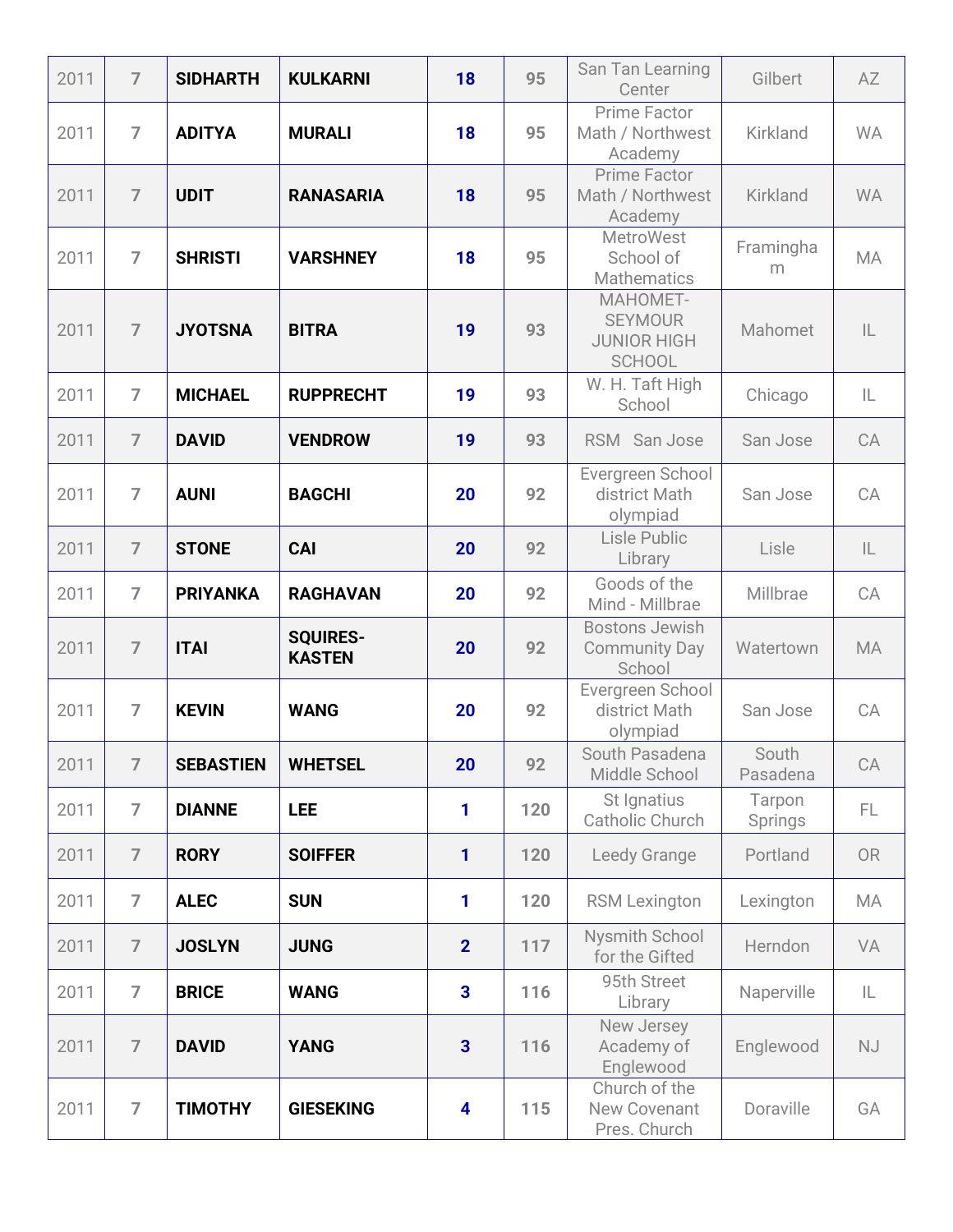| 2011 | $\overline{7}$ | <b>CALVIN</b>   | <b>LEE</b>       | $\overline{\mathbf{4}}$ | 115 | NEST+m                                                    | New York                  | <b>NY</b>     |
|------|----------------|-----------------|------------------|-------------------------|-----|-----------------------------------------------------------|---------------------------|---------------|
| 2011 | $\overline{ }$ | <b>TIMOTHY</b>  | <b>NGOTIAOCO</b> | $\overline{\mathbf{4}}$ | 115 | Goods of the<br>Mind - Milpitas                           | <b>Milpitas</b>           | CA            |
| 2011 | $\overline{7}$ | <b>CAROLINE</b> | <b>CANNISTRA</b> | $5\phantom{1}$          | 111 | International<br>Community<br>School                      | Kirkland                  | <b>WA</b>     |
| 2011 | $\overline{7}$ | <b>RISHAV</b>   | <b>DUTTA</b>     | 5                       | 111 | International<br>Community<br>School                      | Kirkland                  | <b>WA</b>     |
| 2011 | $\overline{7}$ | <b>KEVIN</b>    | <b>SUN</b>       | $5\phantom{1}$          | 111 | 95th Street<br>Library                                    | Naperville                | IL.           |
| 2011 | $\overline{7}$ | <b>JAMES</b>    | <b>ZHU</b>       | 6                       | 110 | 95th Street<br>Library                                    | Naperville                | IL            |
| 2011 | $\overline{7}$ | <b>SHRUTI</b>   | <b>BAXI</b>      | $\overline{7}$          | 108 | Lisle Public<br>Library                                   | Lisle                     | $\mathsf{IL}$ |
| 2011 | $\overline{7}$ | <b>AKHIL</b>    | <b>WAGHMARE</b>  | $\overline{7}$          | 108 | Nysmith School<br>for the Gifted                          | Herndon                   | VA            |
| 2011 | $\overline{7}$ | <b>WILLIAM</b>  | LIU              | 8                       | 107 | Tomahawk Ridge<br>Community<br>Center                     | Overland<br>Park          | <b>KS</b>     |
| 2011 | $\overline{7}$ | <b>JENNY</b>    | <b>HUANG</b>     | 9                       | 106 | Tomahawk Ridge<br>Community<br>Center                     | Overland<br>Park          | <b>KS</b>     |
| 2011 | $\overline{7}$ | <b>EMILY</b>    | <b>JIA</b>       | 9                       | 106 | Frank C. Whiteley<br>School                               | Hoffman<br><b>Estates</b> | $\mathsf{IL}$ |
| 2011 | $\overline{7}$ | <b>EVIN</b>     | <b>YANG</b>      | 9                       | 106 | CACC - the<br>CACC                                        | Pleasanton                | CA            |
| 2011 | $\overline{7}$ | <b>JOON</b>     | <b>KIM</b>       | 10                      | 103 | New Jersey<br>Academy of<br>Englewood                     | Englewood                 | <b>NJ</b>     |
| 2011 | $\overline{7}$ | <b>BEN</b>      | <b>FOSTER</b>    | 11                      | 102 | Pittsburgh Colfax<br>$K-8$                                | Pittsburgh                | PA            |
| 2011 | $\overline{7}$ | <b>JAMES</b>    | <b>GRANT</b>     | 11                      | 102 | <b>Kilby School</b>                                       | Florence                  | AL            |
| 2011 | $\overline{7}$ | <b>JEFFREY</b>  | <b>KIM</b>       | 11                      | 102 | Guam<br>Community<br>College                              | Mangilao                  | GU            |
| 2011 | $\overline{7}$ | <b>DISHA</b>    | <b>DASGUPTA</b>  | 12                      | 101 | University of<br>Kansas                                   | Lawrence                  | <b>KS</b>     |
| 2011 | $\overline{7}$ | <b>AKIVA</b>    | <b>GORDON</b>    | 12                      | 101 | <b>Bostons Jewish</b><br><b>Community Day</b><br>School   | Watertown                 | MA            |
| 2011 | $\overline{7}$ | <b>SPERO</b>    | <b>CALAMAS</b>   | 13                      | 100 | <b>Stony Brook</b><br>University, Dept.<br>of Mathematics | <b>Stony Brook</b>        | NY            |
| 2011 | $\overline{7}$ | <b>YUMA</b>     | <b>YOSHIDA</b>   | 13                      | 100 | Pittsburgh Colfax<br>$K-8$                                | Pittsburgh                | PA            |
| 2011 | $\overline{7}$ | <b>BHARATH</b>  | <b>JALADI</b>    | 14                      | 99  | SchoolPlus and<br><b>Princeton Public</b><br>Library      | Princeton                 | NJ            |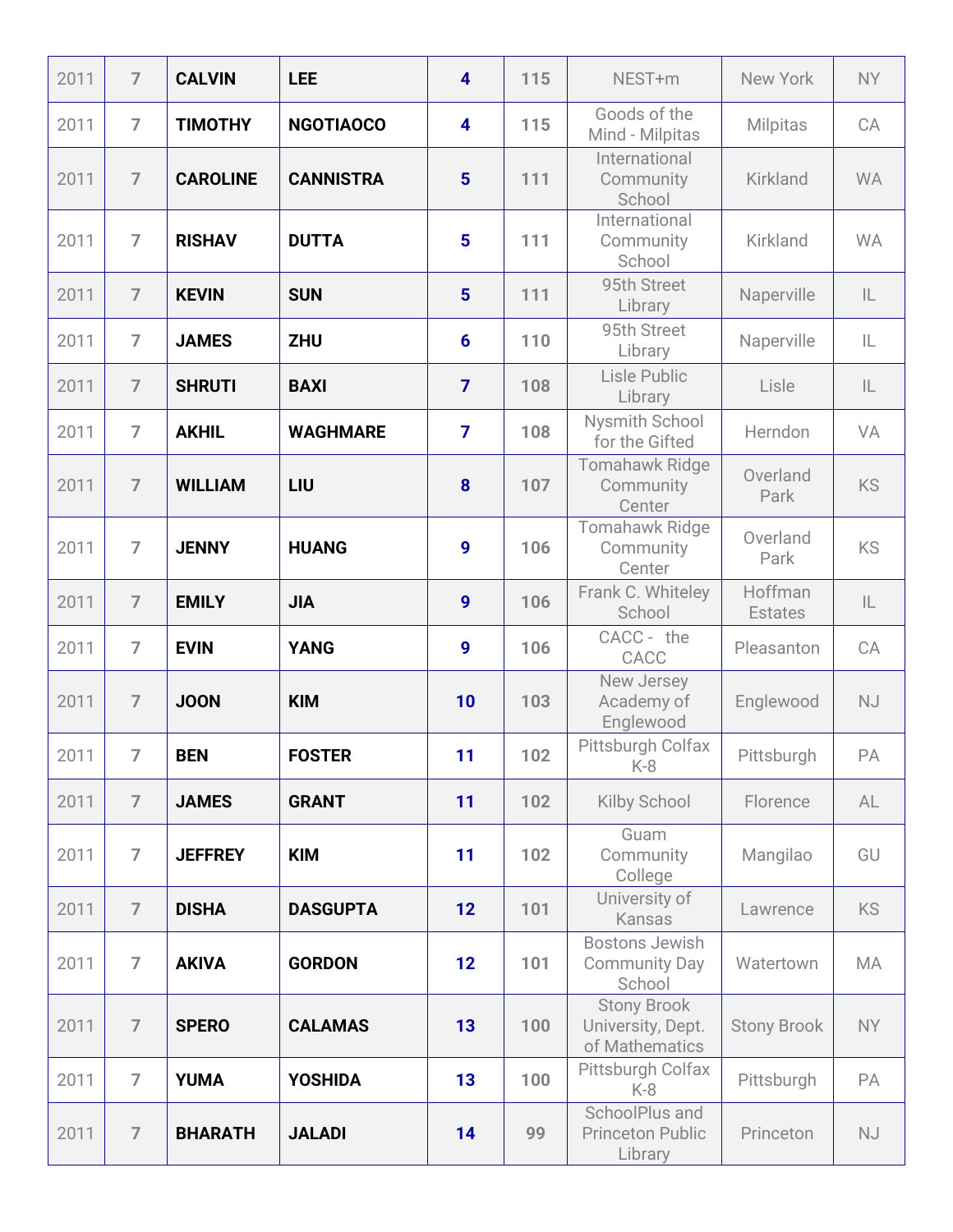| 2011 | $\overline{7}$ | <b>NITHIN</b>   | <b>KANNAN</b>      | 14 | 99 | AZ Scottsdale/<br>Unity Math                                      | Phoenix          | AZ        |
|------|----------------|-----------------|--------------------|----|----|-------------------------------------------------------------------|------------------|-----------|
| 2011 | $\overline{7}$ | <b>LOUIS</b>    | <b>LEE</b>         | 15 | 98 | <b>Wilshire Academy</b>                                           | Los Angeles      | CA        |
| 2011 | $\overline{7}$ | <b>ALAN</b>     | <b>REN</b>         | 15 | 98 | Lisle Public<br>Library                                           | Lisle            | IL        |
| 2011 | $\overline{7}$ | <b>SONYA</b>    | <b>TKACHMAN</b>    | 15 | 98 | Copernicus<br>School                                              | Houston          | TX        |
| 2011 | $\overline{7}$ | <b>VIBHA</b>    | <b>AGARWAL</b>     | 16 | 97 | Tomahawk Ridge<br>Community<br>Center                             | Overland<br>Park | KS        |
| 2011 | $\overline{7}$ | <b>WILL</b>     | <b>BRABSTON</b>    | 16 | 97 | <b>Tomahawk Ridge</b><br>Community<br>Center                      | Overland<br>Park | <b>KS</b> |
| 2011 | $\overline{7}$ | <b>SHRAVAN</b>  | <b>RAVISHANKAR</b> | 16 | 97 | University of<br>Louisville, Shelby<br>Campus                     | Louisville       | KY        |
| 2011 | $\overline{7}$ | <b>MAYA</b>     | <b>VARMA</b>       | 16 | 97 | Goods of the<br>Mind and<br><b>lvyClimbing</b>                    | Sunnyvale        | CA        |
| 2011 | $\overline{7}$ | <b>RITHVIK</b>  | <b>BHARATH</b>     | 17 | 96 | Prime Factor<br>Math / Northwest<br>Academy                       | Kirkland         | <b>WA</b> |
| 2011 | $\overline{7}$ | <b>PATRICIA</b> | LU                 | 17 | 96 | University of<br><b>Kansas</b>                                    | Lawrence         | KS        |
| 2011 | $\overline{7}$ | <b>MAYUKHA</b>  | <b>VADARI</b>      | 17 | 96 | Prime Factor<br>Math / Northwest<br>Academy                       | Kirkland         | <b>WA</b> |
| 2011 | $\overline{7}$ | <b>RAJAT</b>    | <b>CHOUHAN</b>     | 18 | 95 | Church of the<br>New Covenant<br>Pres. Church                     | Doraville        | GA        |
| 2011 | $\overline{7}$ | <b>SIDHARTH</b> | <b>KULKARNI</b>    | 18 | 95 | San Tan Learning<br>Center                                        | Gilbert          | AZ        |
| 2011 | $\overline{7}$ | <b>ADITYA</b>   | <b>MURALI</b>      | 18 | 95 | <b>Prime Factor</b><br>Math / Northwest<br>Academy                | Kirkland         | <b>WA</b> |
| 2011 | $\overline{7}$ | <b>UDIT</b>     | <b>RANASARIA</b>   | 18 | 95 | Prime Factor<br>Math / Northwest<br>Academy                       | Kirkland         | <b>WA</b> |
| 2011 | $\overline{7}$ | <b>SHRISTI</b>  | <b>VARSHNEY</b>    | 18 | 95 | <b>MetroWest</b><br>School of<br><b>Mathematics</b>               | Framingha<br>m   | <b>MA</b> |
| 2011 | $\overline{7}$ | <b>JYOTSNA</b>  | <b>BITRA</b>       | 19 | 93 | MAHOMET-<br><b>SEYMOUR</b><br><b>JUNIOR HIGH</b><br><b>SCHOOL</b> | Mahomet          | IL        |
| 2011 | $\overline{7}$ | <b>MICHAEL</b>  | <b>RUPPRECHT</b>   | 19 | 93 | W. H. Taft High<br>School                                         | Chicago          | IL        |
| 2011 | $\overline{7}$ | <b>DAVID</b>    | <b>VENDROW</b>     | 19 | 93 | RSM San Jose                                                      | San Jose         | CA        |
| 2011 | $\overline{7}$ | <b>AUNI</b>     | <b>BAGCHI</b>      | 20 | 92 | Evergreen School<br>district Math                                 | San Jose         | CA        |